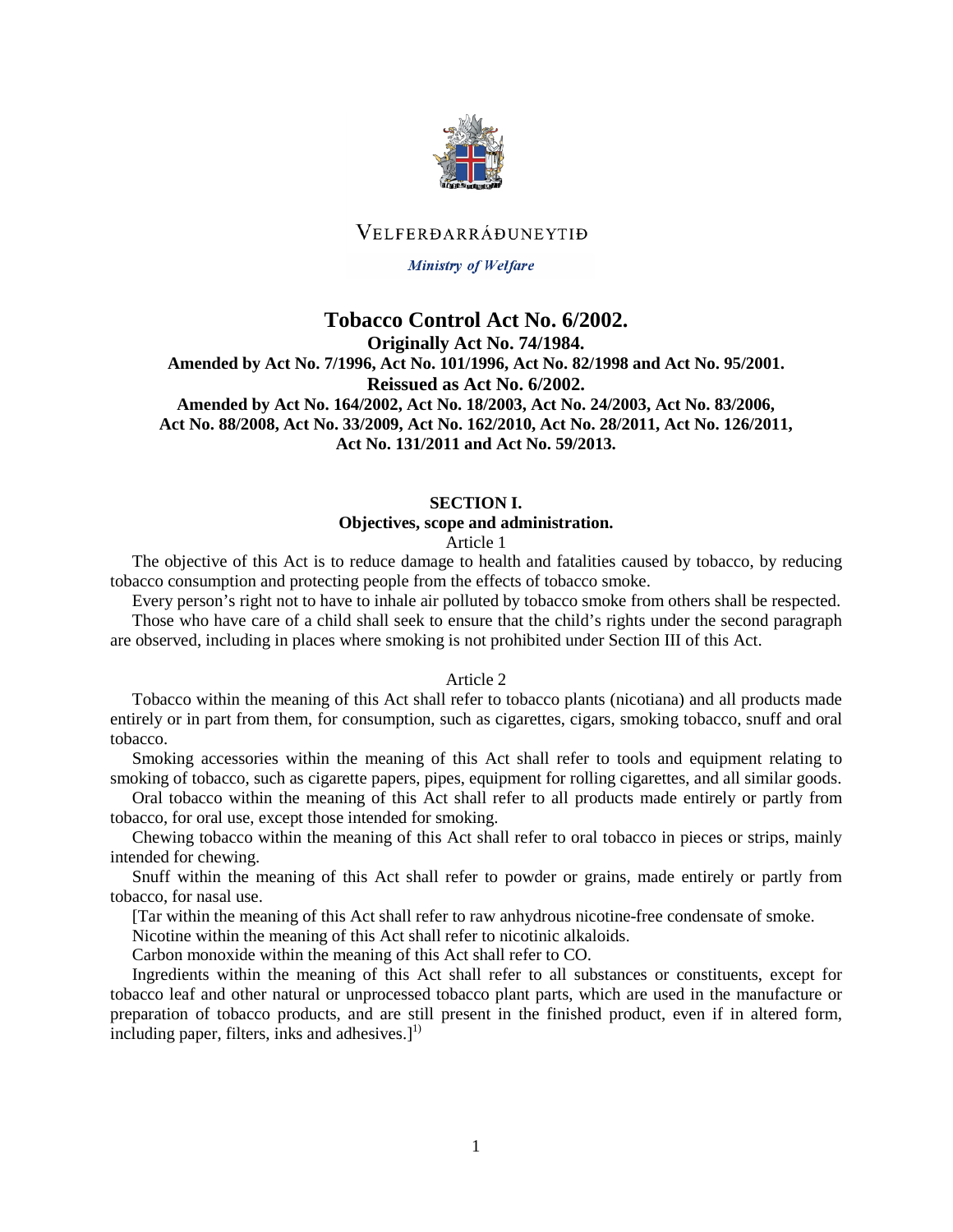[A service area within the meaning of this Act shall refer to all premises under a roof, fixed or movable, and also all marquees and exhibition tents to which the public have access for commerce or provision of service and participation in cultural and social events, including spectator areas, waiting rooms, guest reception areas, halls, corridors, lavatories, etc. $]^{2)}$ 

*1) Act No. 24/2003, Article 1. 2) Act No. 83/2006, Article 1.*

## Article 3

This Act does not apply to tobacco used as a medication under the Pharmaceuticals Act, nor as a toxic substance under the Toxic and Hazardous Substances Act.

## Article 4

The highest authority in this field under this Act shall lie with [the Minister in charge of issues regarding public health and preventive care].<sup>1)</sup>

*1) Act No. 126/2011, Article 338.*

## Article 5

…1) *1) Act No. 18/2003, Article 10.*

## **SECTION II.**

## **Sales and advertising.**

Article 6.

Tobacco may only be made available for sale or distribution if a warning appears on the packaging regarding the harmfulness of the product.

A cigarette packet shall be specifically labelled with information on [tar, nicotine and carbon monoxide content.] $^{1)}$ 

[The Minister shall state in regulations<sup>2)</sup> more detailed provisions on labelling as provided in the first and second paragraphs, including on warning texts and warning images, their size and their type of lettering, and other factors which may be significant, in accord with the current Directive of the European Parliament and of the Council on the approximation of the laws, regulations and administrative provisions of the Member States concerning the manufacture, presentation and sale of tobacco products, and with decisions of the European Commission taken on the basis of that Directive.<sup>[3]</sup>

...<sup>3)</sup> IIt is entirely prohibited to place on tobacco packaging texts, names, trademarks and figurative or other signs suggesting that the product is less harmful than other tobacco. $l^{1}$ 

Tobacco manufacturers shall meet the costs of labelling under this Article.

*1) Act No. 24/2003, Article 2. 2) Regulation No. 790/2011. 3) Act No. 33/2009, Article 1.*

### Article 7

All forms of advertising of tobacco and smoking accessories are prohibited in Iceland. [This does not apply, however, to information on tobacco products distributed to parties selling tobacco, wholesale or retail, provided that it is ensured that the information is not accessible to consumers or others. The same applies to advertisements in publications printed and published outside the European Economic Area, provided that they are primarily intended for distribution outside the area, and that their primary purpose is not the advertising of such products. The State Alcohol and Tobacco Company of Iceland is, notwithstanding the provisions of the first sentence, authorised to publish and promulgate a register of harmful substances in tobacco products. $]^{1}$ 

It is also prohibited to show consumption or any form of handling of tobacco or smoking accessories in advertisements or information on goods or services of other kinds and in illustrations on goods. [In addition it is prohibited to import, manufacture or sell toys or confectionery which is made to resemble cigarettes, cigars or pipes. $]^{1}$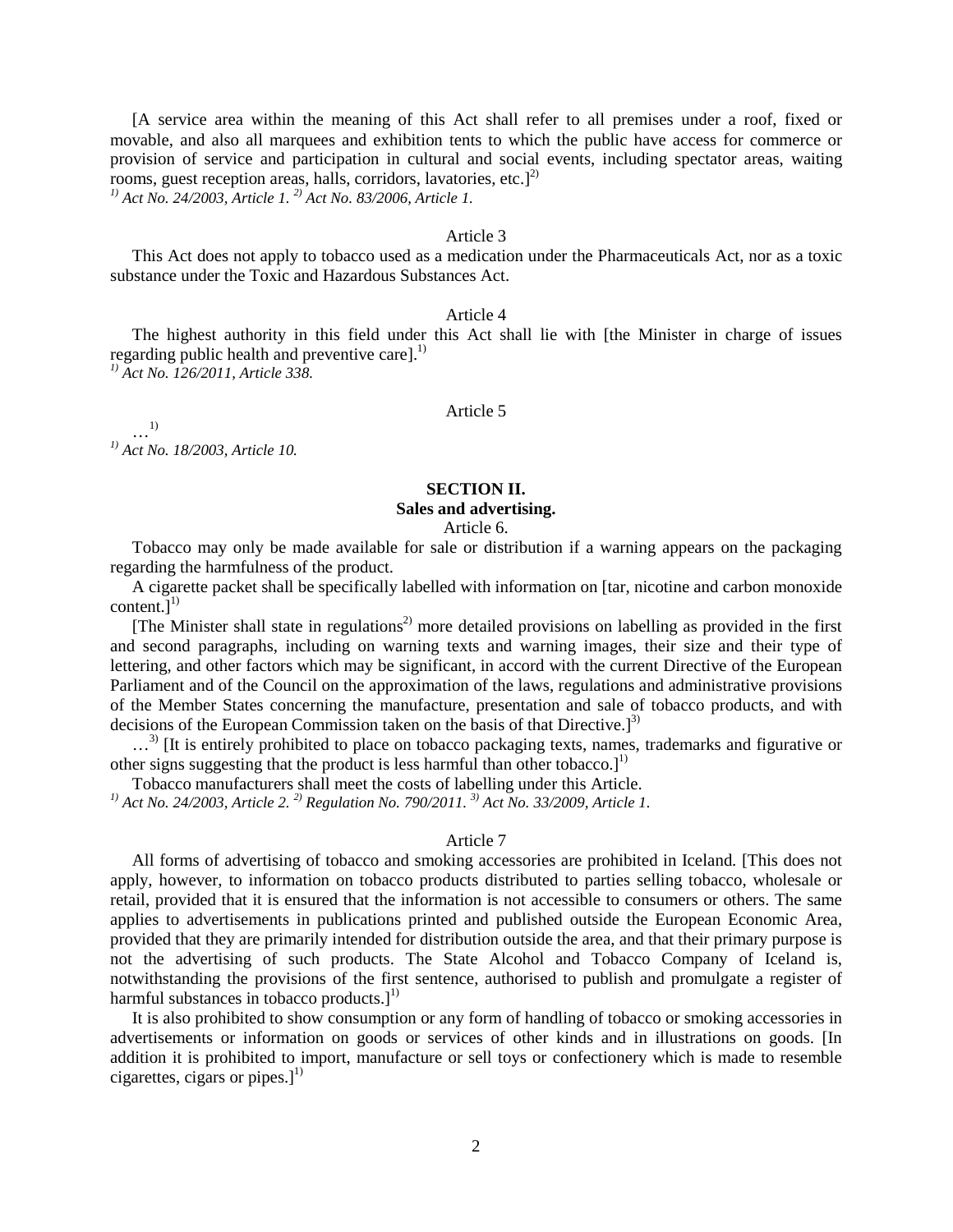Advertising within the meaning of this Act shall refer to, among other things:

- 1. any form of information addressed to the public or to a specified target group, including product promotions, window displays in shops, signs of any kind and comparable items,
- 2. all use of traditional tobacco trademarks (name and logo) or parts of them; products manufactured under such trademarks are, however, exempted, but the advertising-limitation provisions of the Act otherwise apply to them,
- 3. any form of media coverage of individual products for other purposes than to warn of their harmful effects,
- 4. distribution of samples of goods to consumers.

It is prohibited to place tobacco on the Icelandic market under trademarks which are known or used as trademarks for other goods or services.

Any form of contribution to an event or activity whose objective, or direct or indirect effect, is to promote tobacco, is prohibited.

Tobacco and tobacco trademarks shall be so placed at points of sale that they are not visible to the customer. [Specialist tobacco shops, e.g. shops which primarily offer tobacco and smokers' supplies, may, however, place tobacco and tobacco trademarks in such a way inside the shop that they are visible to customers when they have entered the shop.] $^{2)}$ 

*1) Act No. 33/2009, Article 2. 2) Act No. 83/2006, Article 2.*

## Article 8

Tobacco may neither be sold nor delivered to individuals under the age of 18 years. A statement of this prohibition shall be displayed prominently where tobacco is for sale. In cases where the purchaser's age is in doubt, the sale can only be made if the customer shows by identification that he/she is at least 18 years old.

…1)

Sale of tobacco from self-service machines is prohibited.

Sale of cigarettes in units of less than whole packets of 20 cigarettes is prohibited.

The importation, manufacture and sale of fine-grained snuff and all oral tobacco is prohibited, with the exception of chewing tobacco.

Tobacco may not be sold in schools, institutions for children and teenagers, or at health institutions.

Only persons who are at least 18 years of age may sell tobacco. The board of health of the relevant region may grant a temporary exemption from this provision regarding the age limit. [The Minister] $^{2)}$ issues regulations,<sup>3)</sup> on receipt of recommendations from the Occupational Safety and Health Administration, containing further provisions on exemptions from the age requirement.

[Health authorities can require manufacturers or importers of tobacco to provide information on the ingredients of the product. The Minister issues regulations<sup>4)</sup> providing in more detail for the procedure.

Health authorities can require manufacturers or importers of tobacco to submit samples of the product or carry out tests which are necessary in order to assess the qualities and effects of the product. The Minister issues regulations providing in more detail for the procedure. $1^{5}$ 

[The Minister]<sup>2)</sup> issues regulations, ...<sup>6)</sup> in accordance with current European Union directives, stating the maximum permissible levels of harmful substances in tobacco and tobacco smoke, and how measurements and monitoring of the observation of these limits shall be carried out. [Tobacco manufacturers shall meet the costs of measurements and tests under this paragraph, and also of information and testing under the eighth and ninth paragraphs. $1^{5}$ 

[For retail sale of tobacco, a special permit is required from the board of health of the relevant region. For operation of a specialist tobacco shop, a special permit is also required from the board of health of the relevant region. A specialist tobacco shop shall be especially distinguished. A permit under this article shall be granted for a term of four years, and will only be granted to individuals or businesses who/which fulfil the general requirements of legislation on commercial employment. Local authorities are permitted to collect a fee for permits and for monitoring the activities of permit-holders, on receipt of recommendations from boards of health. Such fees shall be in accord with the Health and Pollution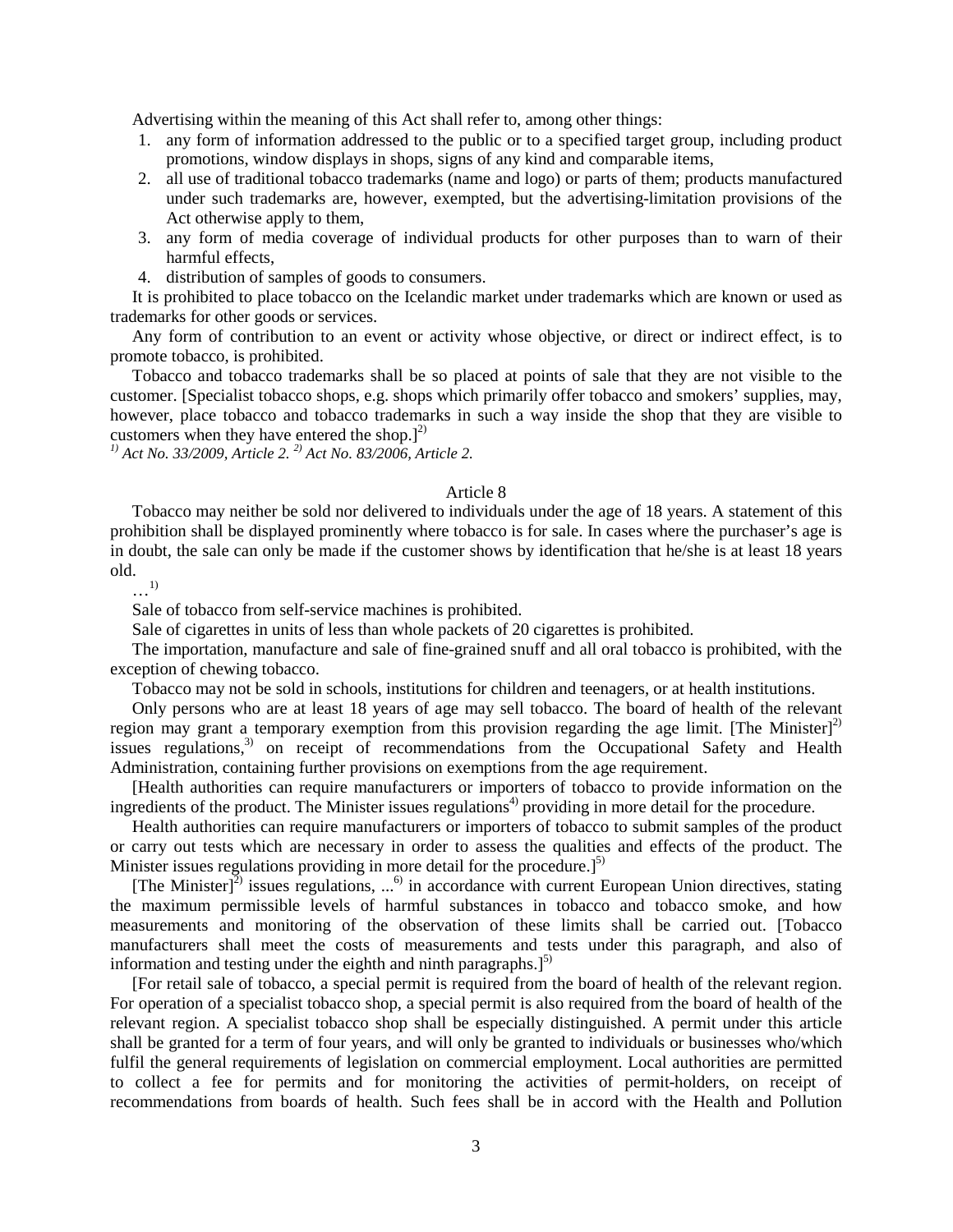Control Act. The Minister may, in consultation with [the Minister in charge of matters concerning pollution control], $\frac{7}{1}$  issue regulations<sup>8)</sup> stating further provisions on the granting of permits under this article, inter alia the fittings of specialist tobacco shops, how such shops are to be distinguished, and how tobacco and tobacco trademarks may be placed at retail outlets and in specialist shops.] $^{9}$ 

Wholesalers of tobacco may not sell or deliver tobacco to others than those who have been granted a permit for retail sale of tobacco under this Act.

*1) Act No. 33/2009, Article 3. 2) Act No. 162/2010, Article 72. 3) Regulation No. 326/2007. 4) Regulation No. 790/2011. 5) Act No. 24/2003, Article 3. 6) Act No. 28/2011, Article 15. 7) Act No. 126/2011, Article 338. 8) Regulation No. 325/2007, 9) Act No. 83/2006, Article 3.*

#### **SECTION III.**

## **Restrictions on smoking.**

#### Article 9

[Smoking is prohibited in the service areas of institutions, business and voluntary organisations, for instance at restaurants and places of entertainment, and where cultural and social activities take place, including sports and leisure activity. The same applies to equivalent outdoor areas, if they are not sufficiently open to ensure adequate ventilation. $]^{1)}$ 

…1)

Notwithstanding the provisions of the first paragraph, smoking may be permitted in specified guest rooms of hotels and guesthouses. In hostels, smoking may not be permitted in rooms or dormitories.

Where smoking is permitted under this article, ventilation shall be ensured, meeting the requirements of the health inspectorate, and it shall be ensured that smoke does not pollute the atmosphere of nonsmoking areas.

 $\ldots$ <sup>1)</sup>

[The Minister may make further provisions in regulations,<sup>2)</sup> in consultation with [the Minister in charge of implementation of the legislation on restaurants, lodging and entertainment]<sup>3)</sup> and [the Minister in charge of matters concerning pollution controll,<sup>3)</sup> on smoking in places of accommodation and on the implementation of the prohibition of smoking in restaurants and at places of entertainment, inter alia with respect to smoking in outdoor areas (*cf.* the first paragraph).]<sup>1)</sup>

Smoking is prohibited in every space of a common part of a multi-owner buildings.

The Minister shall, in consultation with [the Minister in charge of sports affairs] $^{3)}$  and the Icelandic Sports and Olympic Federation, issue rules<sup>2)</sup> regarding restrictions on tobacco consumption out-of-doors at sports facilities.

*1) Act No. 83/2006, Article 4. 2) Regulation No. 326/2007. 3) Act No. 126/2011, Article 338.*

#### Article 10

Smoking is entirely prohibited:

- 1. In primary/lower secondary schools, local authority summer work-training programmes for children, pre-schools, all day-care facilities for children, and on premises primarily intended for children's and teenagers' social, sports and leisure activities.
- 2. At public gatherings indoors which are primarily intended for children or teenagers.
- 3. In upper-secondary schools and other secondary-level schools.
- 4. At health-care centres, doctors' surgeries and other places providing health services. This does not apply, however, to the rooms where residents of nursing homes and old people's homes live; but non-smokers must be offered non-smoking rooms.
- 5. In hospitals. Smoking by patients may, however, be permitted under special circumstances. The Minister shall issue regulations<sup>1)</sup> containing further provisions on the implementation of the exemption.
- 6. In prison. Smoking may, however, be permitted in cells. Non-smokers must be offered nonsmoking cells.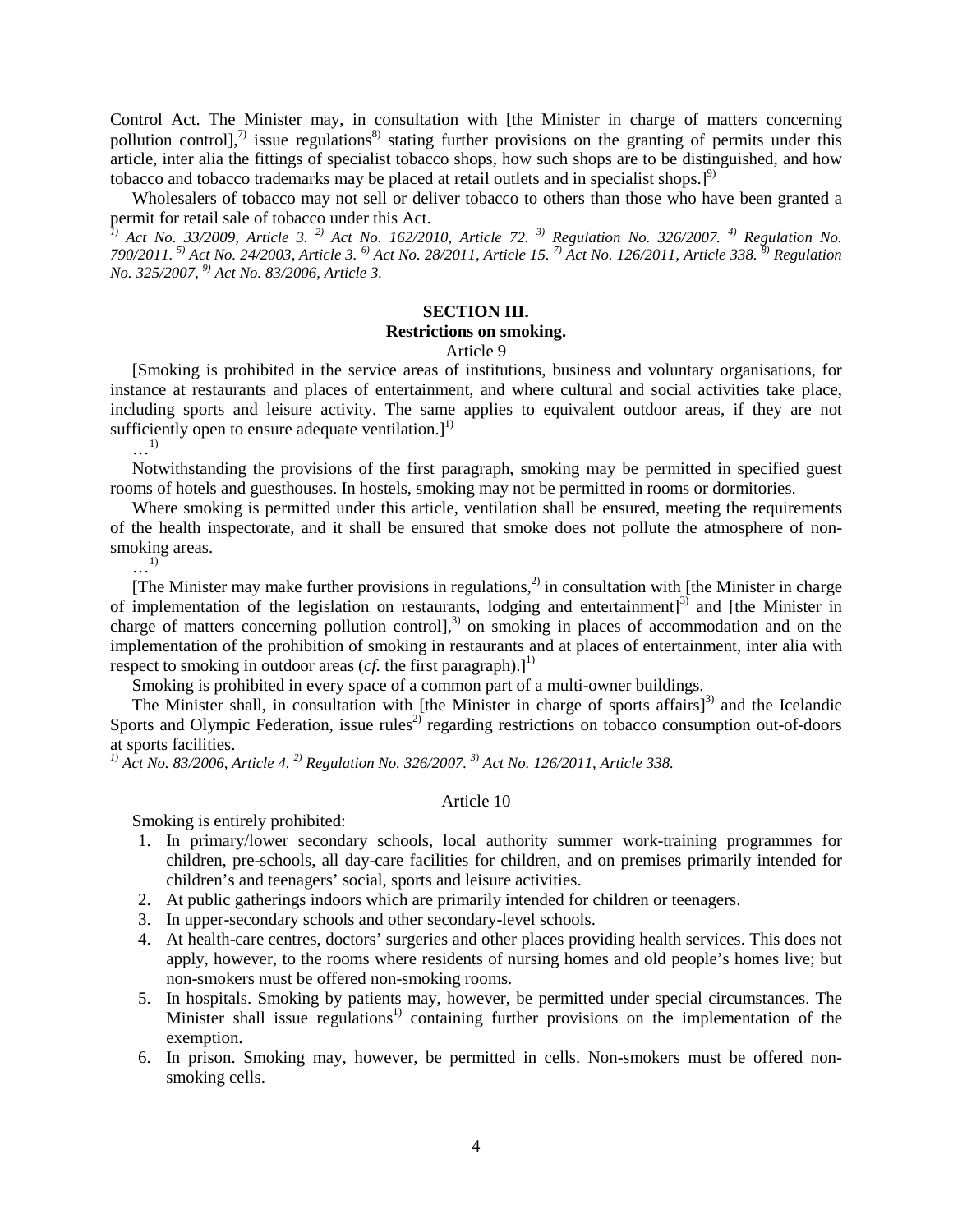All other consumption of tobacco is also prohibited in primary/lower secondary schools, local authority summer work-training programmes for children, pre-schools, all day-care facilities for children, and on premises primarily intended for children's and teenagers' social, sports and leisure activities. The same applies to all gatherings primarily intended for teenagers.

Directors of all public institutions other than those specified in the first paragraph shall, in consultation with staff, draw up a plan regarding prohibition of smoking within the relevant institution, which shall be implemented no later than the end of the year 2000. Within each institution, however, it is permissible to allocate a space where smoking is allowed.

*1) Regulation No. 326/2007.*

## Article 11

Management of premises to which the public have access, but which do not fall under the provisions of arts. 9 and 10 of this Act, may themselves decide to restrict smoking on the premises. This shall be clearly indicated on the premises, and the local authority board of health or the Occupational Safety and Health Administration shall be notified, as applicable under the first paragraph Article 18, and the provisions of this Act shall then apply as relevant.

## Article 12

[With the exception that may be entailed by the third paragraph of Article 9, every person shall have a right to a smoke-free atmosphere indoors in his/her workplace, and the employer shall ensure that his/her right is observed.]<sup>1)</sup>

[The Minister]<sup>2)</sup> shall issue rules<sup>3)</sup> in consultation with  $\ldots$ <sup>2</sup> [the Minister in charge of implementation of the legislation on restaurants, lodging and entertainment]<sup>4)</sup> regarding restrictions on smoking in the workplace, including aboard ship, in accord with the first paragraph and taking account of Article 1 of this Act.

*1) Act No. 83/2006, Article 5. 2) Act No.162/2010, Article 72. 3) Regulation No. 326/2007. 4) Act No. 126/2011, Article 338.*

## Article 13

Smoking is prohibited in public transport facilities for which a fare is charged.

Aircraft operators may permit smoking in a part of the passenger cabin on international commercial flights which do not land in Iceland. It shall always be ensured, however, that this does not cause discomfort to non-smokers.

#### **SECTION IV. Educational activities.**

Article 14

[The Ministry in charge of Education]<sup>1)</sup> shall, in consultation with [the Ministry]<sup>2)</sup> and [the Medical Director of Health],<sup>3)</sup> ensure that regular educational activity takes place with the objective of reducing tobacco consumption:

- 1. In Icelandic schools. Special emphasis shall be placed upon such education in primary/lowersecondary schools, and in colleges which train people for work in the child-care, education and health sectors.
- 2. In the media.

Education on the effects of tobacco consumption and means of reducing consumption shall be provided at health-care centres and hospitals.

*1) Act No. 126/2011, Article 338. 2) Act No. 162/2010, Article 72. 3) Act No. 28/2011, Article 15.*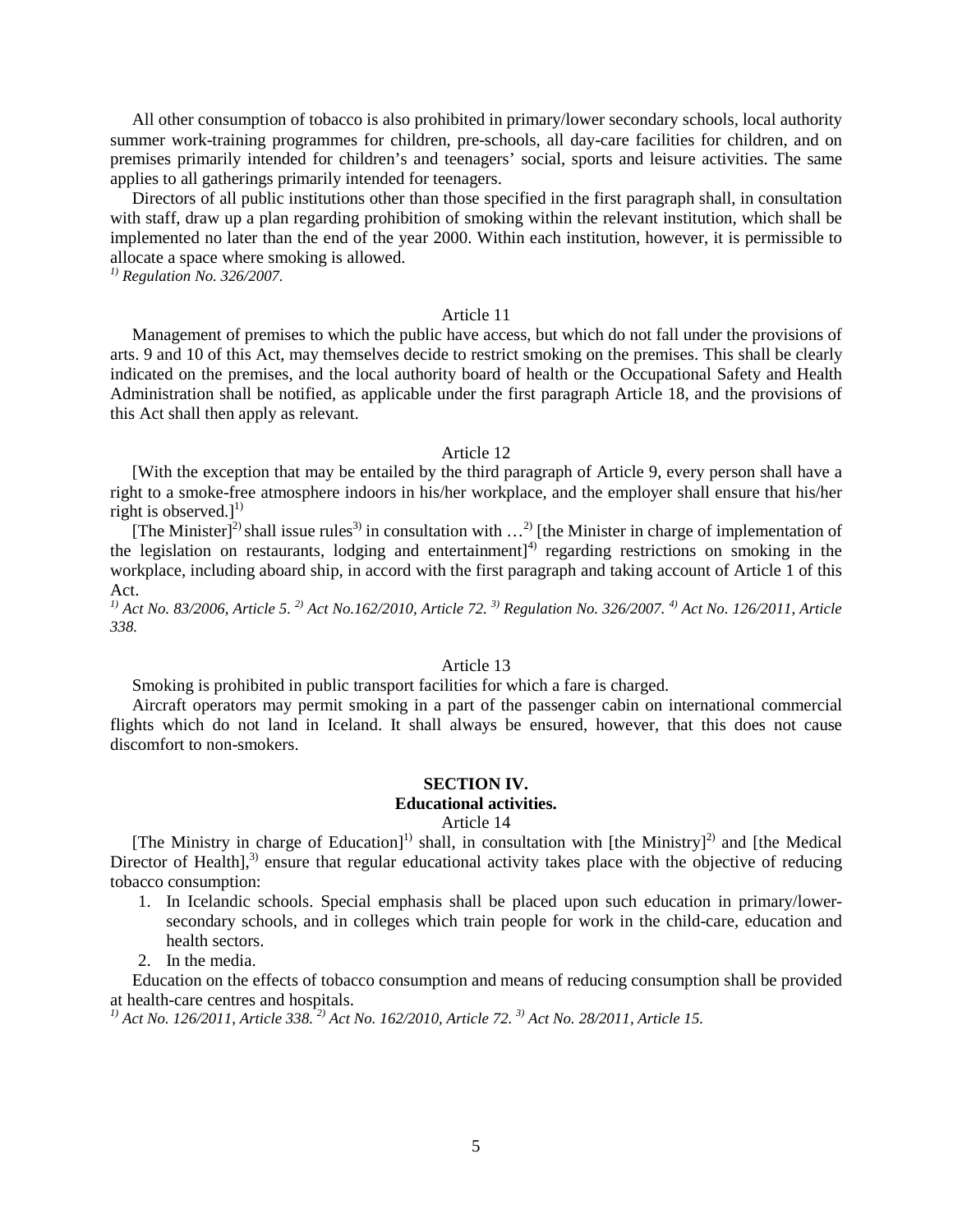### **SECTION V. General provisions.**

#### Article 15

[At least 0.9% of gross tobacco sales shall allocate to the Fund of Public Health (*cf.* Act on the Medical Director of Health and Public Health). $]^{1}$ 

*1) Act No. 28/2011, Article 15.*

# Article 16

The Minister may issue regulations<sup>1)</sup> stating further provisions regarding the implementation of the Act.

*1) Regulation No. 325/2007. Regulation No. 326/2007.*

## **SECTION VI. Monitoring and penalties.**

## Article 17

Local authority boards of health, under the supervision of [the Environmental Agency of Iceland]<sup>1)</sup>, shall monitor places where tobacco is sold, and monitor the observation in their district of the provisions of Section II of this Act, regarding labelling, advertising and sale of tobacco.

In the case of a violation of the provisions of Section II, if the local authority board of health's instructions are not complied with, the board may apply the same measures as are stated in Article 27 of the Health and Pollution Control Act, No. 7/1998, with subsequent amendments.

Should a permit-holder under Article 8 violate the terms of that article, the board of health in the relevant district may, after issuing a reprimand, revoke the permit. In the case of repeated violations, or gross violation, the board of health must revoke the permit.

In the case of a dispute regarding rulings of a local authority board of health, the case may be referred to an appeals board which operates under Article 31 of the Health and Pollution Control Act, No. 7/1998, with subsequent amendments.

*1) Act No. 164/2002, Article 27.*

## Article 18

Local authority boards of health, the Occupational Safety and Health Administration, [The Icelandic Transport Authority<sup>[1]</sup> shall monitor, as applicable, observation of the provisions of Section III of this Act, in accord with the legislation applying to these agencies.

The Minister issues regulations<sup>2)</sup> stating further provisions regarding implementation of monitoring. *1) Act No. 59/2013, Article 20. 2) Regulation No. 326/2007.*

### Article 19

A violation of the provisions of Articles 6 and 7, or regulations issued on the basis of this Act, relating to those articles, shall entail a fine or, in the case of gross or repeated violations, imprisonment for up to two years.

A violation of the provisions of Article 8, or rules issued on the basis of this Act, relating to this Article, shall entail, in addition to revocation of permit under Article 17, fines.

With regard to an attempted violation or complicity in a violation, the provisions of the General Penal Code, No. 19/1940, shall apply.

#### Article 20

A person who continues to smoke on premises or in a vehicle where smoking is prohibited under Articles 9, 10 and 13 (*cf.* also Article 11) shall be liable to a fine, provided that the person responsible for the premises or the driver of the vehicle or their representative has given a prior reprimand.

The same parties may expel the offender from the premises or vehicle, should he/she refuse to comply.